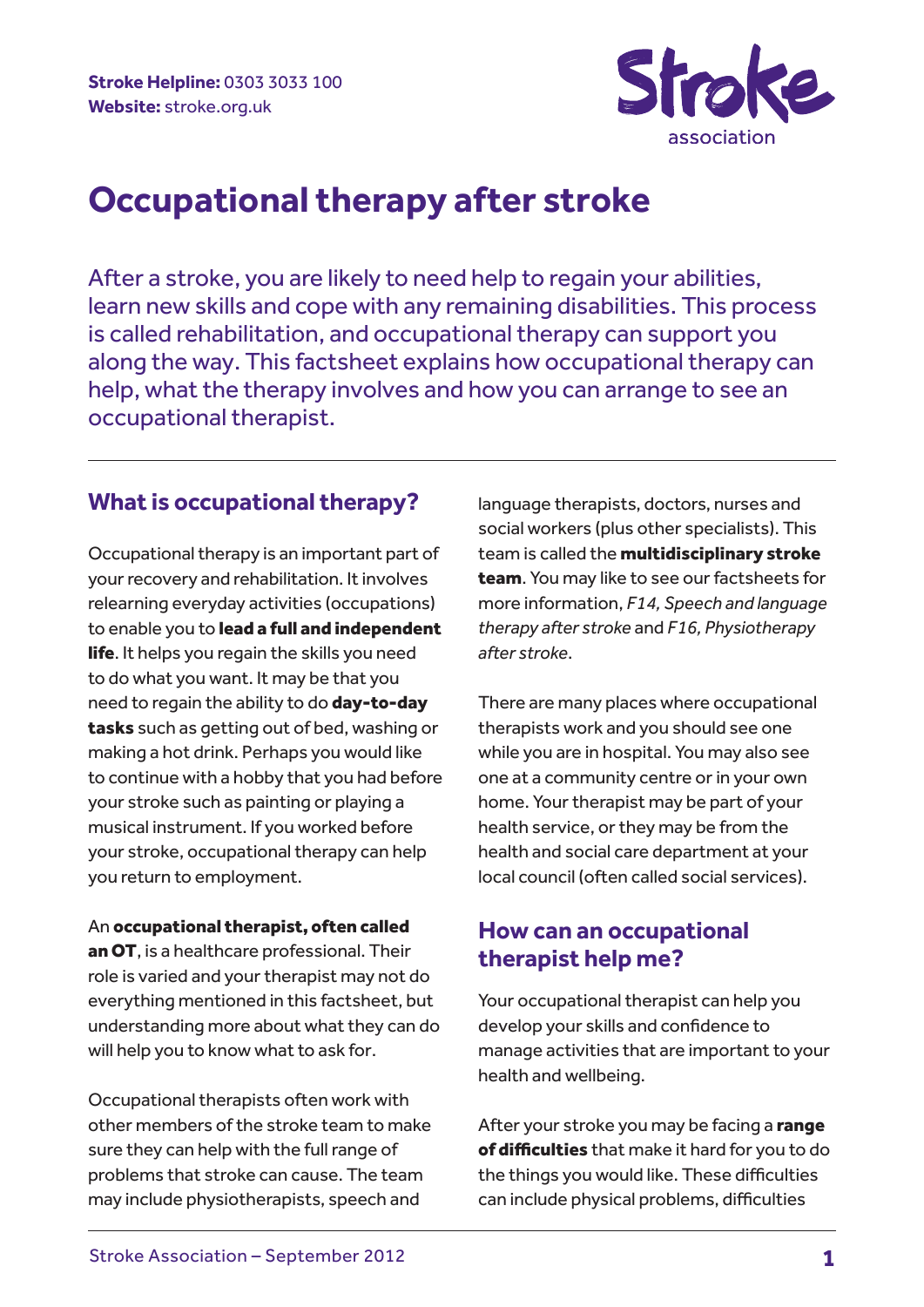with your memory or attention, problems with your vision or sensation and emotional problems such as anxiety or depression (low mood).

Your occupational therapist will work with you to find ways of overcoming any difficulties. They might give you exercises to practise, help you find new ways of doing things or suggest equipment that could help.

Your therapist will help you set goals which will often be broken down into smaller, more manageable tasks. Your goal may be to walk to the local shop but you might start by walking to the front door, then down the path and so on, gradually building your confidence and abilities.

Depending on your needs, an occupational therapist may:

- assess your difficulties and explain them to you and your family
- suggest activities to improve your abilities and independence
- use and adapt everyday activities as part of your rehabilitation
- teach you strategies and techniques to overcome any remaining difficulties
- provide aids and equipment
- visit your home to check that it is suitable for you
- advise on the best way and the best time for you to return to work, which may include talking to your employer (with your permission) about how they can support you

• support your carers to be able to look after you.

### **What does occupational therapy involve?**

Guidelines recommend that while undergoing rehabilitation in hospital, you should receive at least 45 minutes of occupational therapy at least five days a week (plus any other types of therapy you need).

#### **Early assessment and care**

Firstly, your occupational therapist will assess any difficulties you have following your stroke. This is likely to cover movement in your hands, arms and legs, and any problems with sensation, vision and perception. They may also work with a psychologist to assess your thinking skills and identify any concentration or memory difficulties. Your therapist may ask you about your mood to see if you are feeling depressed or anxious. They can give you advice or refer you to another specialist. An important part of occupational therapy in this early stage is understanding your routines, hobbies and home environment.

During an occupational therapy assessment you will usually be observed doing everyday tasks such as washing or dressing, or making a hot drink in the kitchen.Your therapist may also use questionnaires or assessment packs to learn more about your difficulties.

Your occupational therapist should help you and your family understand these difficulties and how they may affect you now and in the future. Throughout the rehabilitation process your progress may be measured. This could be by using a numbered scale, or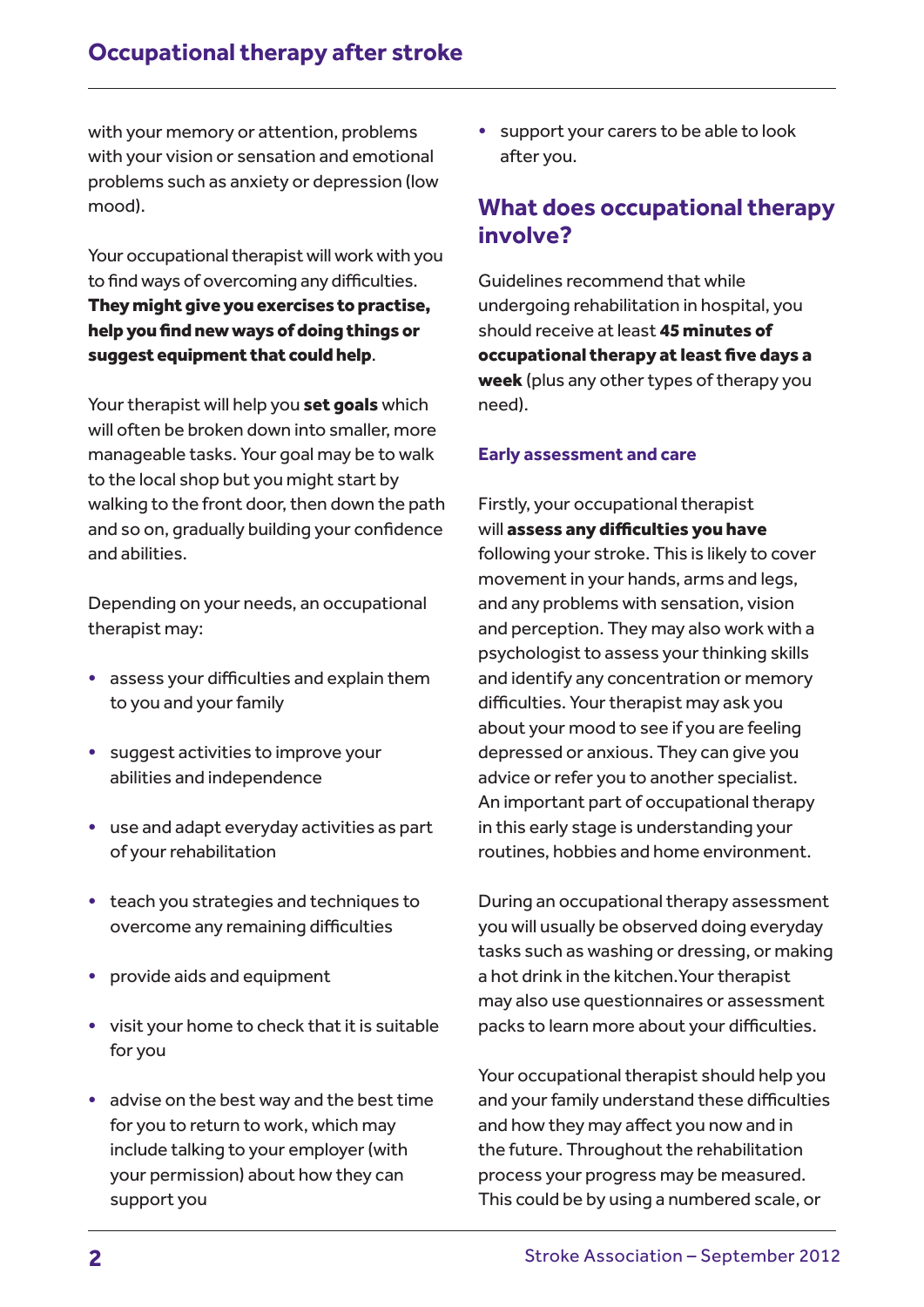by checking whether goals you've set with your therapist are being achieved.

Your therapist or other team members, such as assistants, should also teach you and your family or carers how to look after your health and make sure any help that is needed to do this is in place. Ultimately, the aim is to help you live as closely as possible to how you lived before your stroke.

#### **Practising activities**

A major part of your occupational therapist's role is to work with you to improve your ability to carry out the **activities of daily** living, sometimes called ADL.

Your therapist may use activities to assess further how your stroke has affected you, or they may alter an activity to help your recovery (for example your movement or concentration).

You should be given opportunities to practise activities in the most natural (homelike) setting possible. This may involve going to a special kitchen area to practise making a meal or cup of tea. If necessary, you may practise washing and dressing with the therapist.

As time progresses activities might be made harder to challenge you and to improve your stamina and confidence. Your therapist may teach you strategies to overcome any difficulties. For example, if you have a weakness in one arm, it will be helpful to dress your affected arm first.

#### **Exercises**

Although the occupational therapist mainly

uses everyday tasks to assess and treat your difficulties, they might sometimes give you particular exercises or work to do to target a specific problem. Exercises will depend on the type of difficulty you have. For example, if you have movement problems, you might practise stretching your arm and hand, or focus on memory exercises if you have memory loss. The activities should be taught to you and anyone who will be caring for you.

Occupational therapy will help you increase your confidence with carrying out day-today tasks like washing or using your arm to lift something.

It is important to build up your activity levels so that you can return to doing things that are important to you. Your occupational therapist will advise on activities and exercises for you to practise outside of therapy.

#### **Preparing for leaving hospital**

Your occupational therapist will help you prepare for this. You may need to visit your home with the therapist to get some idea of how you will manage. Often, problem areas will not become apparent until you are in your own home environment. Sometimes the occupational therapist will visit your home without you, to check that you will be safe and to advise on any equipment needed to make your life easier.

#### **Equipment**

You might find special equipment helpful while you are in hospital, such as a non-slip plate mat or cutlery that is easier to hold. Occupational therapists may be able to give you some advice. You may also be given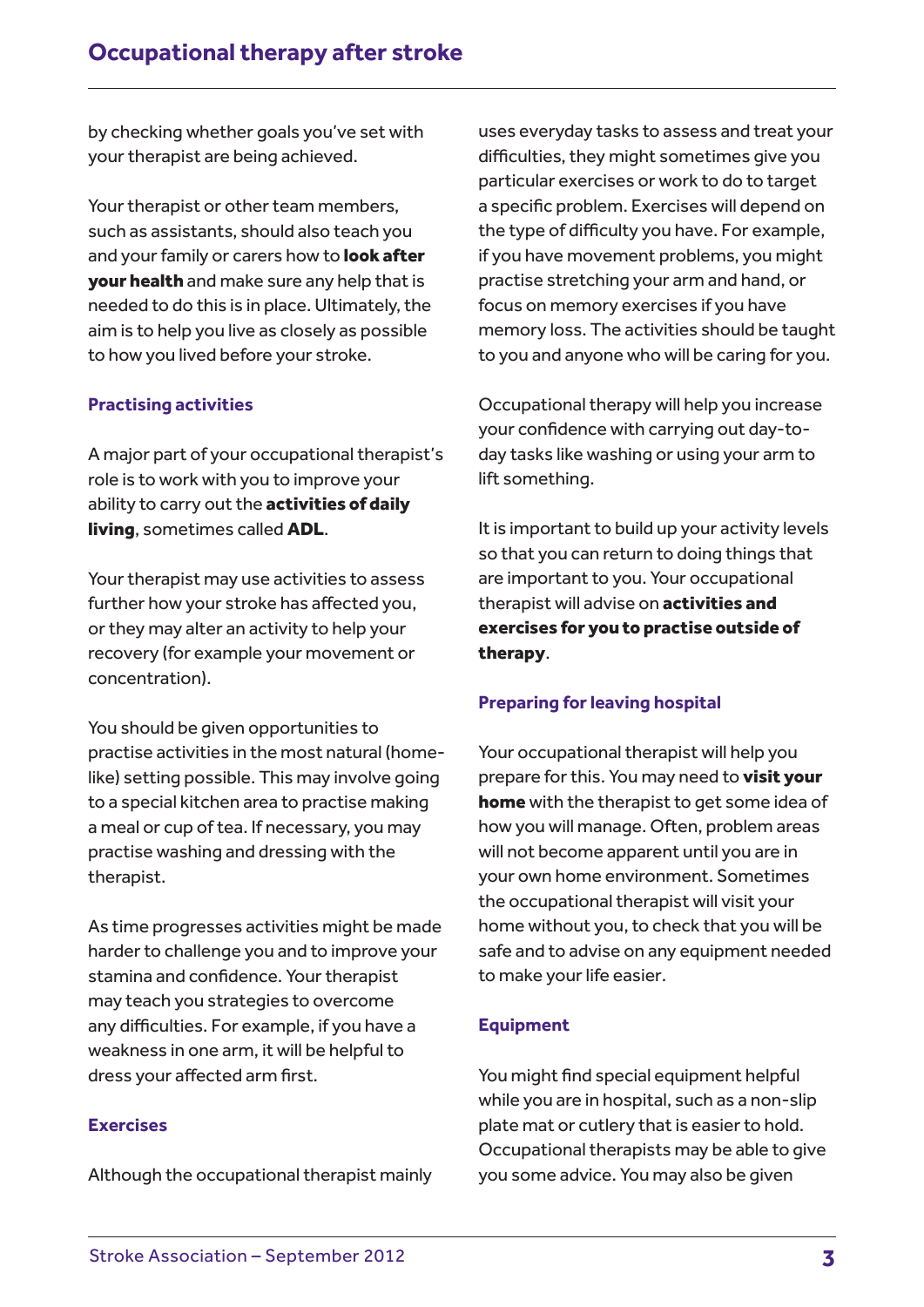equipment to prevent further complications or assist with your recovery, such as a splint to prevent your fingers curling up or a special glove to stop swelling in your joints.

After leaving hospital, you may need further aids and equipment to **make your home** safer. These could include a raised toilet seat or an additional handrail to help you climb stairs.

If you need a carer, it is helpful for them to be there when the therapist visits so they can be involved in planning, and be shown what to do.

Much of this equipment will be **loaned to you** for free by the NHS or your local council, for as long as it is needed. Any necessary minor adaptations to your home, which cost less than £1,000, will also be carried out free of charge.

If you need major adaptations to your home, you may be able to apply for a Disabled Facilities Grant (England, Northern Ireland and Wales). This grant is means tested. Ask your occupational therapist for more information. In Scotland, your local social services department can tell you about any grants that may be available to you.

### **When will my therapy end?**

In the early stages after your stroke you should have as much therapy as you can manage. If a particular goal is not being met, the goal or therapy may be adjusted, or it may be decided that no further therapy will be helpful towards that goal.

When your therapy ends, the therapist should discuss the reasons why with you.

If you still have some difficulties when it ends you should be offered a review at a later date. After therapy has ended you may discover new problems or your situation may change. For example, your carer may become ill or you may move home. Your therapist should tell you how to get in contact with them in case this happens.

## **How can I find an occupational therapist?**

If you were admitted to hospital after your stroke you should be assessed by an occupational therapist in the first few days.

If you did not see an occupational therapist whilst in hospital, or you did not go to hospital following your stroke, then your GP can refer you for occupational therapy or you may be able to refer yourself. You can also contact the **health and social care** department of your local council (often known as social services) who can arrange for a therapist to visit you at home to assess your needs.

#### **Finding a private therapist**

You may wish to see an occupational therapist privately. For instance, you may feel you could benefit from further treatment after your initial course has finished, or you may want to supplement your treatment. Let your therapist know that you plan to do this, both as a courtesy and also to ensure there is continuity of your treatment and goals.

Check that any potential therapist is registered with The Health and Care Professions Council (details on page 6). This will ensure that they meet the national standards of training and conduct.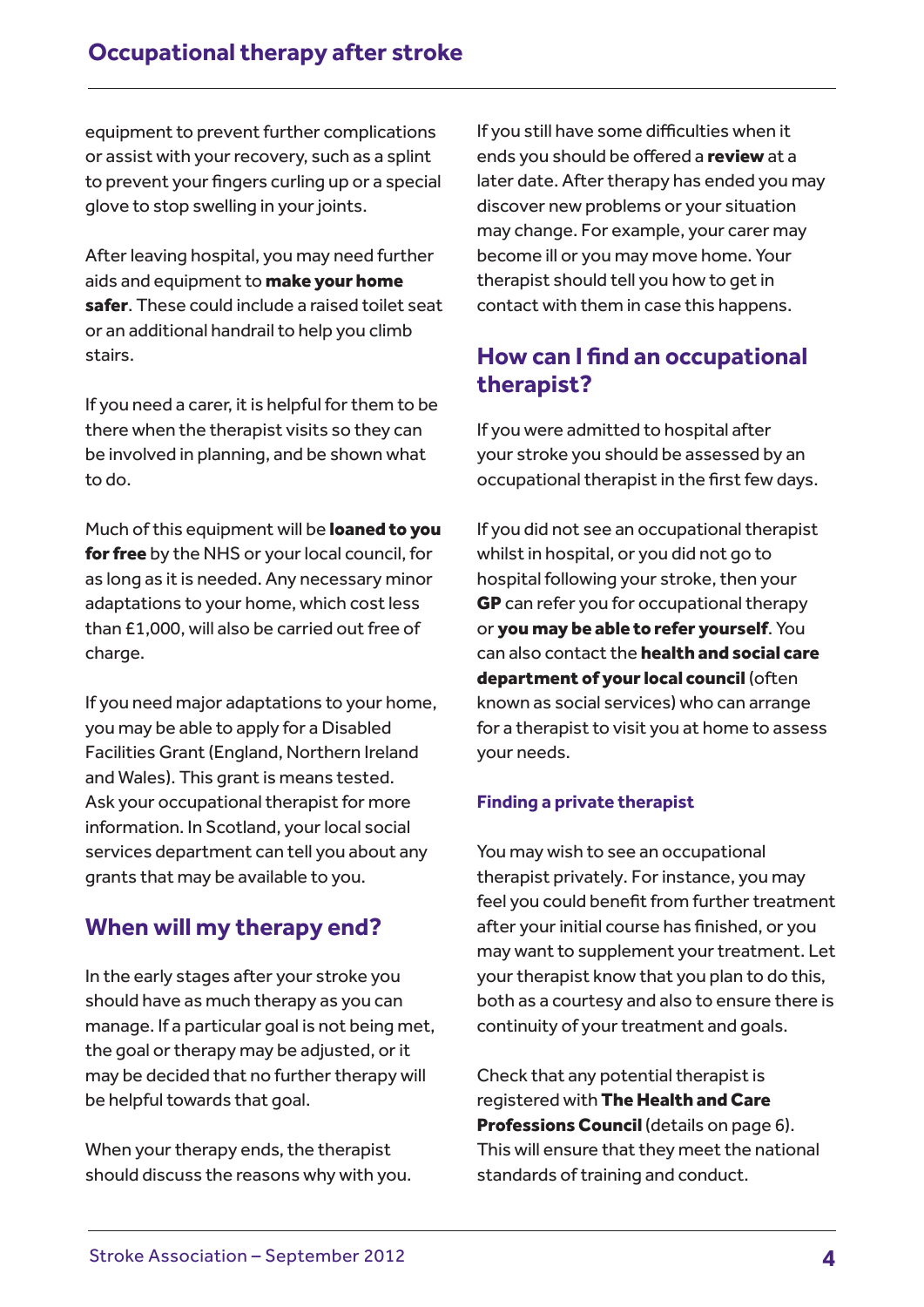The British Association and College of **Occupational Therapists has a list of** registered therapists. It is a good idea to ask to see a private therapist's up-to-date registration and insurance certificates.

You should also check that a therapist has recent experience of working in stroke rehabilitation. They may be able to give you references from other people they have worked with.

The therapist should agree how much the therapy will cost, the number of sessions you may need and where they will take place before they start working with you.

### **Useful organisations**

All organisations are UK wide unless otherwise stated.

Stroke Association Stroke Helpline: 0303 3033 100 Email: info@stroke.org.uk Website: stroke.org.uk Contact us for information about stroke, emotional support and details of local services and support groups.

#### The British Association and College of Occupational Therapists

Tel: 020 7357 6480 Website: www.cot.co.uk The professional body for all occupational therapy staff in the UK. They have a number of specialist sections covering areas like neurological practice (which includes stroke) and independent (private) practice. They offer a list of private therapists and advice on choosing a therapist. To find a private therapist in your area, call the Independent Practice Enquiry line on 0800 389 4873.

#### The Health and Care Professions Council

Tel: 0845 300 4472 or 020 7582 0866 Website: www.hcpc-uk.org Holds a register of health, psychological and social work professionals, including occupational therapists, who meet the national standards of training and practice.

Disclaimer: The Stroke Association provides the details of other organisations for information only. Inclusion in this factsheet does not constitute a recommendation or endorsement.